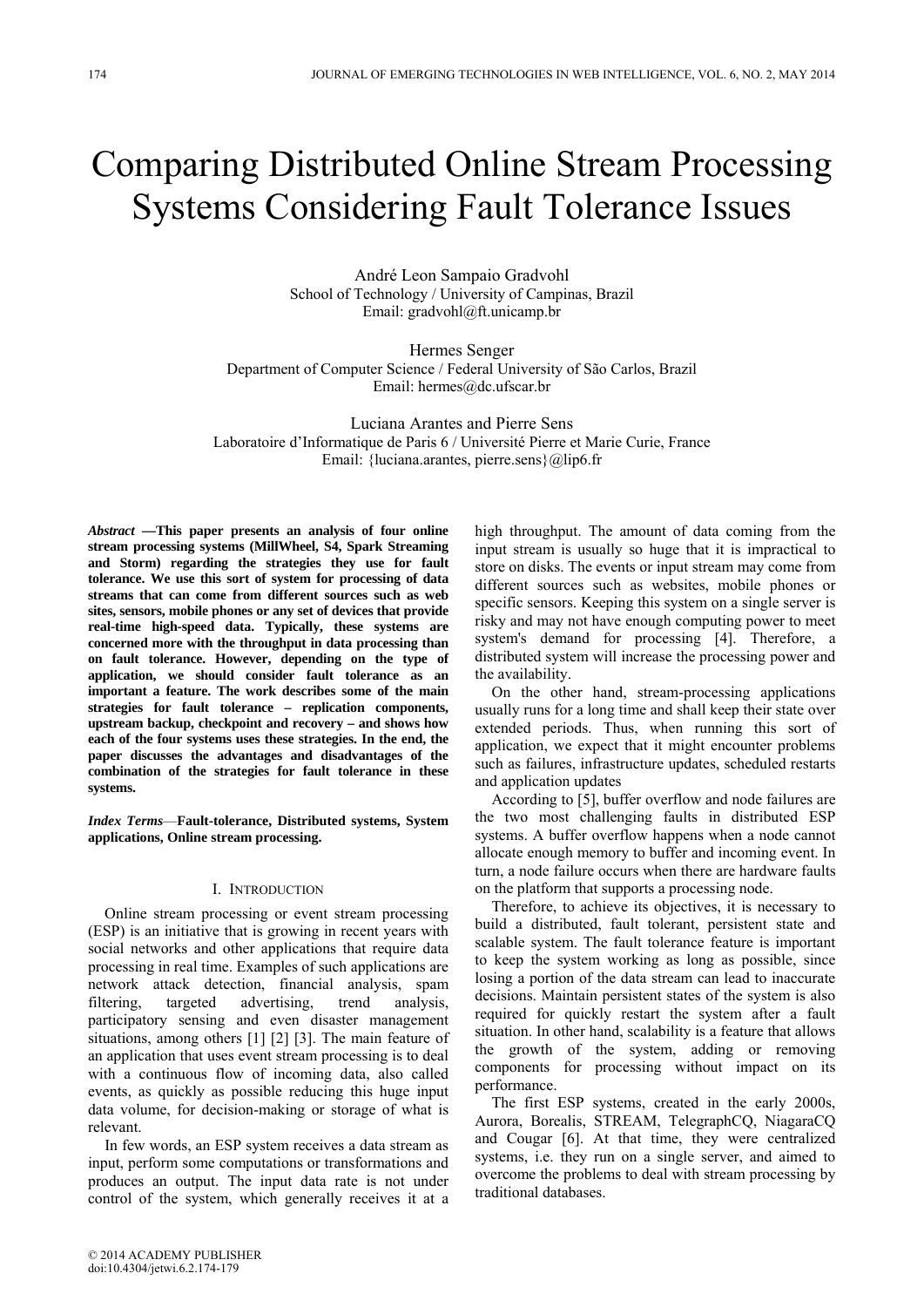It is important to mention that objectives of the databases are essentially different from ESPs. While databases are optimized for the efficient storage and querying of data, ESPs are designed to provide high performance analysis of streams with low latency. Thus, the requirements for fault tolerance and scalability differs substantially in both kind of systems.

#### *A. Key Concepts in Event Stream Processing Systems*

In ESP systems there are some common concepts described as follows. First, stream processing refers to a programming paradigm for processing continuous data streams, i.e. an infinite sequence of data items, through a topology (stream graph). Such topology is a directed acyclic graph where edges are streams and vertexes are operators, as depicted in Fig. 1. The operators do computations or transformations in input streams to produce new streams for other operators or for output [7].

A data item or an event consists of a key-value pair, which forms a tuple. A key identifies the tuple and the value is a sequence of bytes associated with a particular key. Notice that some operators need to maintain their state, which means that the operator should keep information while it processes different tuples.



Figure 1. Generic schematic model for ESP systems.

As soon as the operators receives the tuples and just before their processing, tuples are temporarily stored in the input queues (one for each input stream). Likewise, the output queues hold the tuples generated by each operator, just before other operators receives them.

Those concepts are common to most distributed ESP systems. In the remainder of this paper, we describe some selected ESP systems regarding fault tolerance issues. Section II describes the main fault tolerance models within distributed ESP systems, along with the some fault tolerance strategies in distributed ESP systems. Section III depicts four ESP systems selected for this work. Section IV discusses the differences in the advantages and disadvantages ESPs systems regarding fault tolerance features in those systems. Finally, Section V presents some final remarks.

## II. FAULT TOLERANCE MODELS

The way in which a computer system can gracefully degrades in a presence of failures of some of its components is what we call a fault tolerance model. Thus, fault tolerant techniques used will depend on the tolerance model predicted for specific computing systems.

According to [8], there are two main fault models, Byzantine faults and fail-stop faults, but also a third model called fail-stutter faults.

In Byzantine fault model, failed nodes are still alive and interacting with the rest of the system. However, their output is corrupted, although failed nodes still produce valid messages. According to [9] [10], this means that other nodes in the system cannot detect the failures, neither the failed nodes.

On the other hand, in fail-stop fault model, when failures happen, a node stops producing outputs and interacting with the system. This a sort of fault is easy to detect and overcome.

The third model, called fail-stutter model, is based on an extension of the fail-stop fault model. In this case, it also includes performance faults, which occurs when a node of the system performs much worse than other ones.

# *A. Fault Tolerance Strategies in Distributed ESP Systems*

Next, will describe some strategies to improve fault tolerance in distributed ESP systems.

## *1) Replication of components*

This strategy, according to [11] [12], duplicates the components of systems to minimize damages is case of failures. In active replication, duplicated components are alive and receive the same input. This strategy allows the comparison of outputs and thus can identify unexpected behavior of a component. Furthermore, in the case of a fail-stop failure, backup components can take over the role of the primary component, preventing the system from collapsing. The problem with this strategy is the investment since the strategy replicates components of the system and therefore involves, at least, duplicating costs.

In passive replication, on the other hand, there are components in stand-by, which assume the role of the corrupted component only in case of failures. In this situation, the whole input must be resubmitted to reach the normal state of the system. Furthermore, it must consider the elapsed time until the normal state is established. However, this delay is not always tolerable, especially on stream processing systems.

# *2) Checkpoint*

To implement checkpoints, we model the whole system as a series of fault-free states. Upon reaching each of these states, we do a checkpoint. In addition, a checkpoint is consistent if all events that occurred up to that checkpoint came from a previous consistent checkpoint.

To keep these checkpoints, the system must have a stable storage, i.e. a storage device that allows system state saving and recovery in case of failures, recovering from the fault-free states recorded previously. The recovering process is based on the most recent set of consistent checkpoints.

There are two classes of recovery protocols based on checkpoints: uncoordinated (asynchronous) or coordinated protocols [13]. In uncoordinated protocol, each process decides when making their own checkpoints.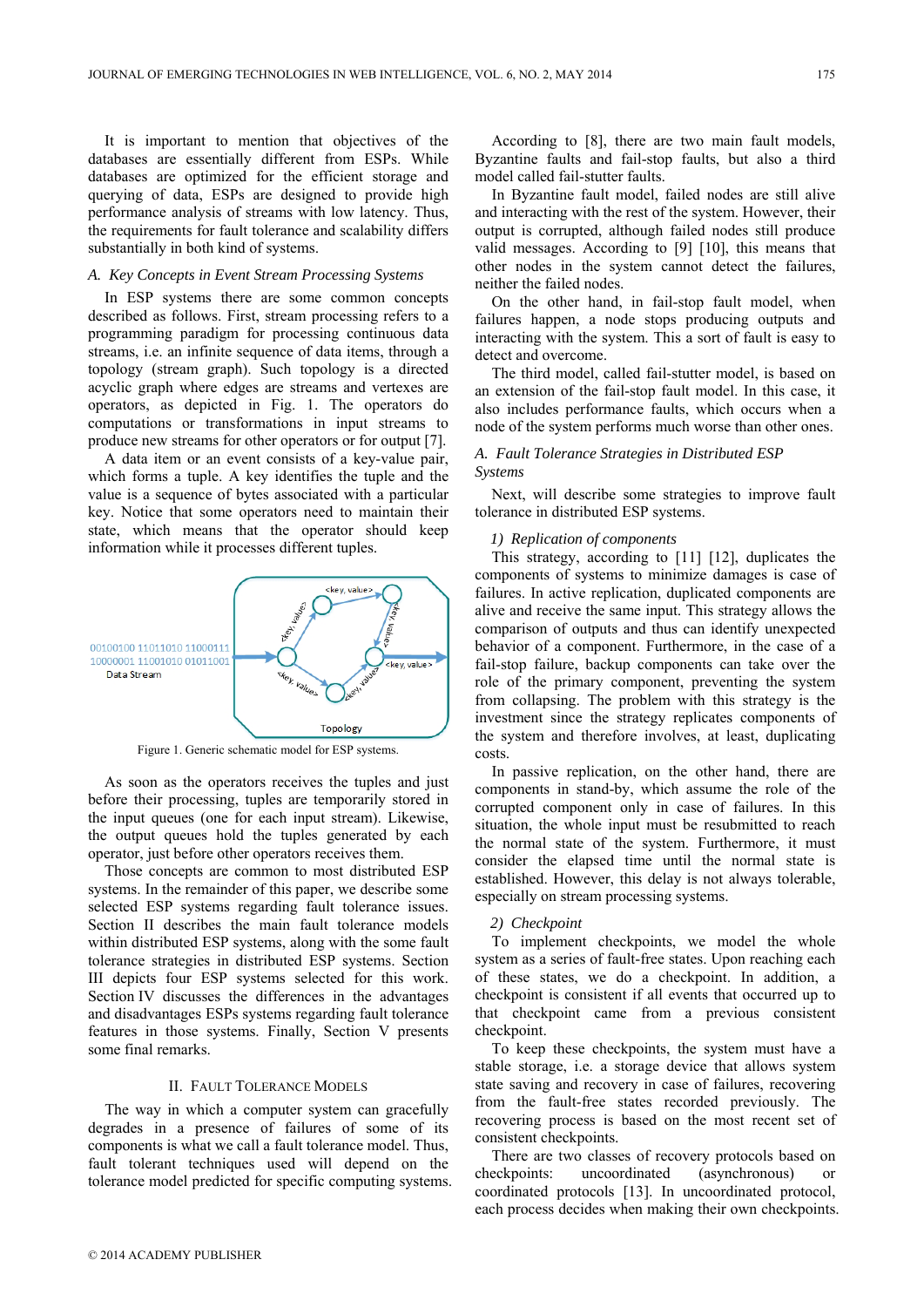However, this type of protocol is very risky because it does not guarantee a global system consistency. Additionally, it can generate the so-called domino effect, when the recovery of a process will require the recovery of another one, thus continuing indefinitely.

The coordinate protocol, on the other hand, requires that the processes organize their checkpoints in order to ensure global system consistency. However, this is a more complex protocol for creating checkpoints as it requires an exchange of messages between all processes, making it a relatively time consuming task.

# *3) Upstream backup*

In upstream backup, upstream nodes (e. g. node *u* in the graph depicted in Fig. 2) logs the tuples in their output queues for their downstream neighbors (e. g. node  $\nu$  in Fig. 2) until the downstream neighbors finish processing these tuples [14]. In case of failure of a downstream node, upstream nodes send the tuples again.



Figure 2. Upstream and downstream nodes in a topology.

This approach has some drawbacks, however. For instance, the queue length may not be large enough to handle all the tuples stored between failure and recovery times. Additionally, it is important to mention that upstream backup takes a long time to recover, because the system should wait a new node to rebuild serially the failed node's state by sending its data again.

#### *4) Recovery*

There are three types of recovery according to [14]. On precise recovery, it can completely mask a failure by sending all the tuples that that downstream nodes did not receive. On the other hand, on rollback recovery strategy, the output produced after a failure is not necessarily the same as the output of an execution without failure, since on this type of recovery some duplicate tuples may be sent again. Finally, on gap recovery it drops off some old data to reduce recovery time and runtime overheads.

The recovery method chosen determines the latency of the recovery operation. Therefore, the application should consider which method uses to reduce the latency of recovery to acceptable levels [15].

#### III. EVENT STREAM PROCESSING SYSTEMS

We selected four distributed ESP systems to analyze how they treat fault tolerance issues. The criterion for selection was strictly the usage, i.e., we choose systems that are currently in production on enterprises that deal with event stream processing. Among the selected are the following: MillWheel [16], S4 [17] [18], Spark Streaming [19] and Storm [20] that are described in next sections.

## *A. MillWheel*

MillWheel is widely used at Google. It is a framework, which implements a programming model for streaming and low-latency systems [16]. MillWheel allows users specify a topology, where tuples (triples) are composed of key, value and timestamp data. Unlike other ESP systems, MillWheel includes a timestamp in tuples, which is a time reference generated by the event which outputs that tuple.

Based on the input stream, each node in the topology does a computation and outputs tuples to another node. Thus, as soon as data arrives in a node, it invokes these computations or transformations. The computations may occur in parallel, which makes them faster, although more susceptible to system faults. One of the Millwheel features is that users can add or remove computations dynamically, i.e., they can add or remove nodes in the topology during its execution, without having to restart the whole system.

#### *1) Fault tolerance strategy on MillWheel*

MillWheel provides persistent states of operators by a replicated high available data storage systems, such as BigTable (a distributed storage system) or Spanner (a distributed database). These systems ensure data integrity and are transparent to users.

MillWheel also deals with fault tolerance at the framework level, ensuring that each operator receives its tuple. For this, it is necessary that the application use the abstractions of state and communication provided by the framework itself.

Therefore, upon receiving a tuple, the operator checks if it is duplicate or not. If it is duplicate, then it discards the tuple; otherwise, it processes the tuple according to the user code. After that, the state of that node is committed into a storage system and the sender node receives acknowledge.

## *B. S4*

In S4, a stream is a set of elements composed of tuples of key and attributes (or values) and we call these tuples as events. Yahoo! proposed the S4 system architecture as a set of processing elements (PE) that consumes or process exactly those tuples identified by a particular key. There is a special type of PE, called keyless PE, that consumes all events associated with a tuple, regardless their key. The association between the outputs of some PEs and the entry of other PEs also forms a dataflow graph or a topology [18].

The PEs are logically hosted in Processing Nodes (PN), which are responsible for listening to events, perform operations when an event arrives and dispatch new events for other nodes in the topology.

#### *1) Fault tolerance strategy on S4*

ZooKeeper [21] [22] is the subsystem responsible for detecting failures in S4 nodes. A fixed number of tasks or partitions defines a S4 clusters. Usually, we define more nodes than partitions and hence we got stand-by nodes.

Upon detecting a node failure, the ZooKeeper notifies the stand-by nodes. These stand-by nodes compete for the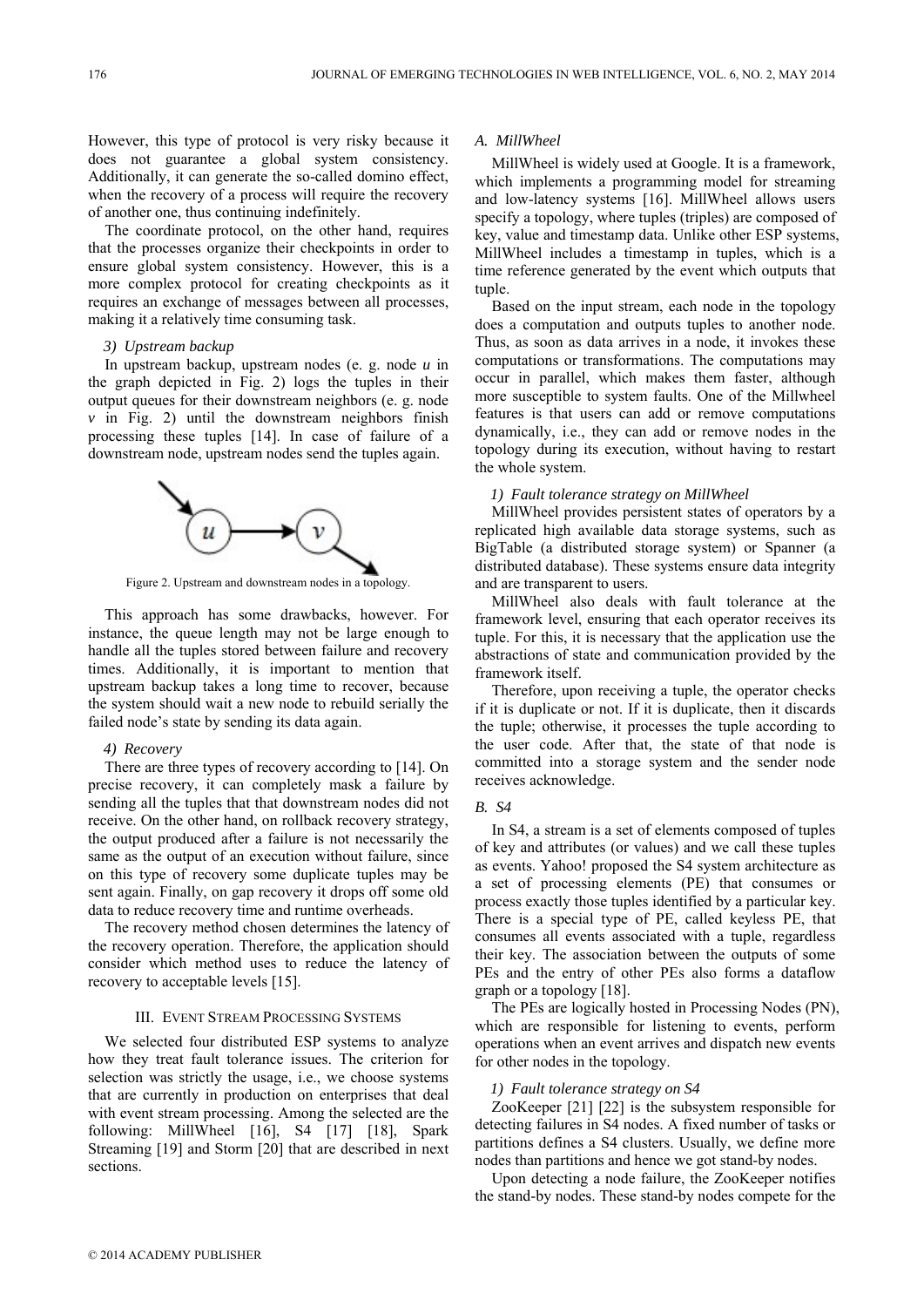partition and, once determined the assigned node other nodes are notified that the task was assigned. Then the new active node sends a message the other active nodes requesting to forward messages to it.

ZooKeeper considers that a node has failed when there is no response from him after a timeout. The node itself defines this time when connects to ZooKeeper and is at least twice the heartbeat signal frequency specified by the ZooKeeper configuration.

When the cluster brings a new node, it has no state. Thus, if there has been a previous checkpoint, the user code should retrieve the state when messages arrive to that node and when the PEs are instantiated. Checkpointing is uncoordinated and asynchronous to minimize latency and reduce state loss. In addition, recovery is lazy, which means that occurs only when necessary.

# *C. Spark Streaming*

Despite other ESP systems, Spark Streaming works on a series of deterministic tasks (batch computations) on small time intervals [19]. For this work, the Spark Streaming system defines a data structure called Resilient Distributed Dataset (RDD), which holds the data in memory and can retrieve it without replication by analyzing the lineage graph operations used to build it.

The RDD is an immutable, deterministically recomputable, distributed and fault tolerant dataset. More specifically, an RDD is a read-only collection of records partitioned and replicated across the worker nodes in a cluster. These worker nodes are processes that can store and process RDDs in memory.

The Spark Streaming architecture comprises a master node, which schedules tasks to compute new RDD partitions; worker nodes to get the data, stores the input data and perform the tasks; and the client library, used to send data into the system.

# *1) Fault tolerance strategy on Spark Streaming*

Spark Streaming provides two types of strategies for fault tolerance: replication and upstream backup. Spark Streaming handles fault tolerance by periodically writing metadata information into a Hadoop Distributed File System (HDFS) [23] directory. Therefore, when a worker node fails, another worker node can restart and continue processing from the last checkpoint. The fact that RDD models all data assures it. Thus, any computation will lead to the same result.

On the other hand, for online data sources, received input data should be replicated in memory between nodes of the cluster. Then, if a worker node fails, the other worker node can still process the input data.

#### *D. Storm*

The Storm system, created by Twitter, also works with the concept of topology as MillWheel and S4. In a Storm

### V. CONCLUSIONS

topology, there are spouts and bolts, which forms a topology. A spout is a source of a stream and a bolt does a computation or transformation. A bolt receives a stream and may even produce an output stream.

Three kind of nodes comprises a Storm cluster: a master node, called Nimbus; a coordinator node, managed by ZooKeeper; and one or more workers embedded in nodes called supervisors. The Nimbus is responsible for distributing code around the cluster, assign tasks to machines, and faults monitoring. A worker node, in turn, processes the work assigned by the master node; and ZooKeeper coordinates the relation between Nimbus and worker nodes.

# *1) Fault tolerance strategy on Storm*

In Storm, the spouts – sources of streams – keep the messages at their output queues until the bolts acknowledge them. If there is an acknowledgement, the spout drops off the message from the queue. Otherwise, the spout sends the messages again.

To handle the node failures, Nimbus – the master node – listens for worker nodes heartbeats, which are sent periodically. If the heartbeats do not come, Nimbus assumes that the node is down and move the workers to another node.

Nimbus and supervisor nodes are stateless and they destruct themselves when and unexpected situation occurs. Therefore, if an abnormal situation occurs with those nodes, they restart themselves transparently to the worker processes. However, other machines could not host worker processes if they fail and Nimbus is dead.

#### IV. DISCUSSION

Tab. 1 summarizes the differences between the selected ESP systems regarding the supported programming languages, the strategies used for fault tolerance and the subsystem responsible for dealing with failures.

Both MillWheel and Storm work with virtually any programming language, which means that, with less effort, programmers can adapt their legacy software to work with these ESPs. S4 and Spark Streaming, in turn, work on Java, despite the fact that Spark Streaming also supports computations programming in Scala and Python.

In addition, MillWheel and Spark Streaming do not depend on third-part subsystems to address the fault tolerance. In this aspect, they both deal with fault tolerance issues within the framework itself. S4 and Storm, in turn, are strongly dependent on ZooKeeper to tolerate failures; and Storm is even dependent on Nimbus. In both cases – S4 and Storm – user should manage the operator state, which is responsible to specify how and when it should recover those states.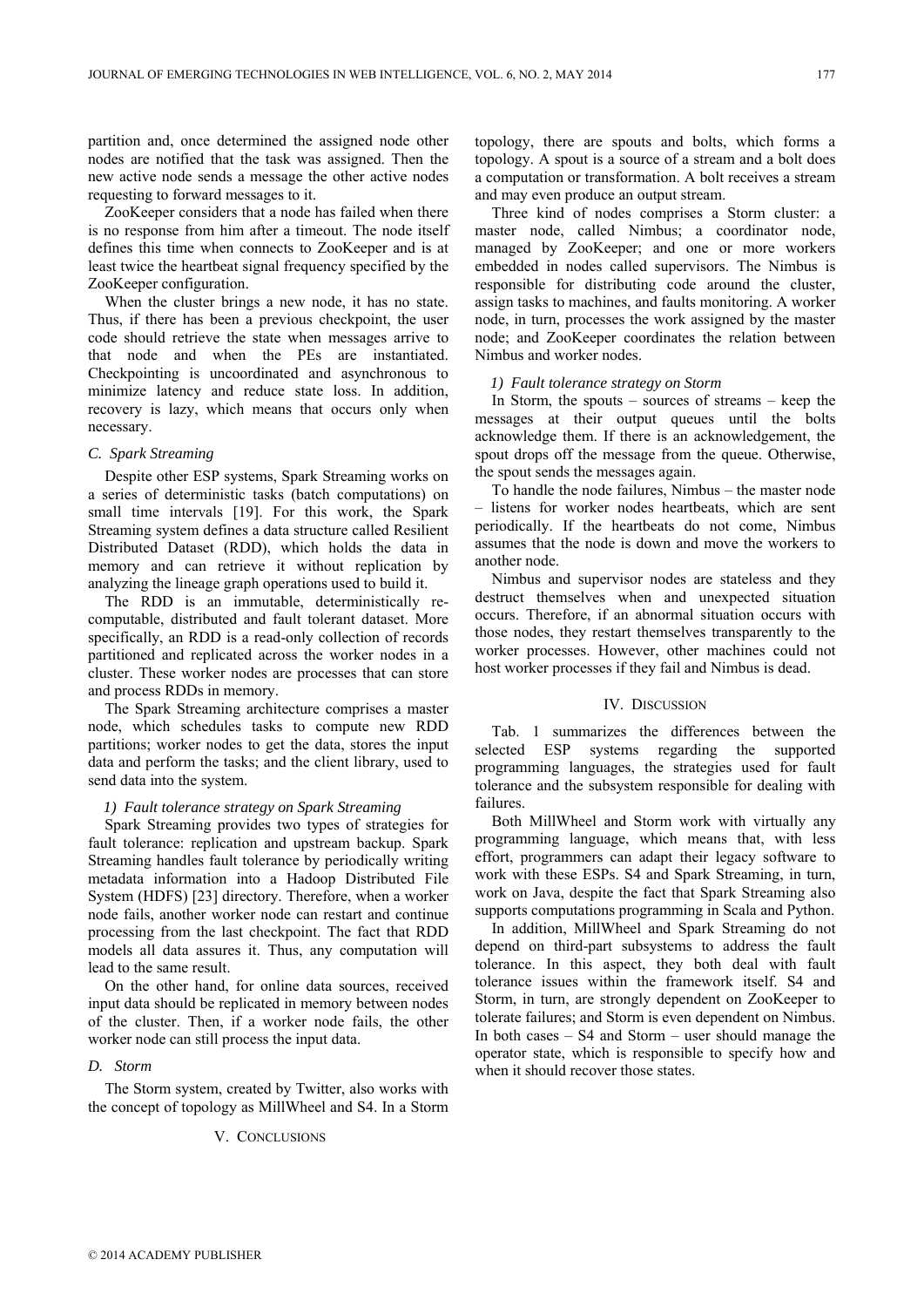| <b>ESP System</b> | <b>Programming languages supported</b> | <b>Fault tolerance strategy</b>                                    | <b>Subsystem to handle</b><br>failures             |
|-------------------|----------------------------------------|--------------------------------------------------------------------|----------------------------------------------------|
| MillWheel         | Virtually any programming language     | Uncoordinated periodic<br>checkpoint; Upstream backup              | None.<br>the<br>system<br>handles failures itself. |
| S <sub>4</sub>    | Java                                   | Uncoordinated periodic<br>checkpoint;                              | ZooKeeper.                                         |
| Spark Streaming   | Java, Scala and Python                 | Coordinated periodic checkpoint;<br>Replication; Parallel recovery | None.<br>the<br>system<br>handles failures itself. |
| Storm             | Virtually any programming language     | Upstream backup;<br>No checkpoints                                 | Nimbus, ZooKeeper.                                 |

TABLE I. ESP SYSTEMS COMPARED.

Applications that uses ESP systems will determine the type of fault that the system should support. In some applications, where the state of the operator is not vital to the operations on stream graph, the system can tolerate a failure of an operator (a vertex in the stream graph) simply instantiating the failed operator. In this case, systems that deal with stateless and replicated operators, e.g. S4 and Storm, can be useful.

Furthermore, applications where the state of each operator should be kept, robust mechanisms for fault tolerance and maintenance of states should be strong enough to ensure that the application remains integrate and coherent. In this case, MillWheel and Spark Streaming have interesting features.

However, we are particularly interested in applications of participatory sense in emergencies, i.e., given an emergency such as an earthquake or collapse of a building, victims who are able to use their mobile devices could ask for help, communicate with emergency teams or even informing the situation around them, all through social networks like Twitter and Facebook.

This communication could make the most effective displacement of emergency teams, directing them to the most critical *locus*. In this case, we would need an ESP system that maintains the state of its operators but at the same time, could keep the high throughput of data processing.

Therefore, a system that combines fast failure detection with operator state maintenance even in the event of failure would be ideal.

#### ACKNOWLEDGEMENT

The first author gratefully acknowledges Coordination for the Improvement of Higher Education Personnel (CAPES), Brazil, project number 11785/13-6, for the financial support to this project and the Laboratoire d'Informatique de Paris 6 (LIP6) for hosting him during his postdoctoral studies.

#### **REFERENCES**

[1] N. R. Adam, J. Eledath, S. Mehrotra e N. Venkatasubramanian, "Social media alert and response to threats to citizens (SMART-C)," in  $8<sup>th</sup>$  International Conference on Collaborative Computing: Networking, Applications and Worksharing (CollaborateCom), 2012.

- [2] N. R. Adam, B. Shafiq e R. Staffin, "Spatial Computing and Social Media in the Context of Disaster Management," IEEE Intelligent Systems, vol. 27, nº 6, pp. 90-96, Nov 2012.
- [3] M. K. Boulos, B. Resch, D. N. Crowley, J. G. Breslin, G. Sohn, R. Burtner, W. A. Pike, E. Jezierski e K.-Y. S. Chuang, "Crowdsourcing, citizen sensing and sensor web technologies for public and environmental health surveillance and crisis management: trends, OGC standards and application examples," International Journal of Health Geographics, vol. 10, nº 1, p. 67, 2011.
- [4] A. Martin, C. Fetzer e A. Brito, "Active Replication at (Almost) No Cost," in  $30<sup>th</sup>$  IEEE Symposium on Reliable Distributed Systems (SRDS), 2011.
- [5] W. Hummer, C. Inzinger, P. Leitner, B. Satzger e S. Dustdar, "Deriving a Unified Fault Taxonomy for Eventbased Systems," in Proceedings of the  $6<sup>th</sup>$  ACM International Conference on Distributed Event-Based Systems, New York, NY, USA, 2012.
- [6] V. M. Gulisano, "StreamCloud: An Elastic Parallel-Distributed Stream Processing Engine," PhD. Thesis. Faculdad de Informática, Universidad Politécnica de Madrid, 2012.
- [7] M. Hirzel, H. Andrade, B. Gedik, G. Jacques-Silva, R. Khandekar, V. Kumar, M. Mendell, H. Nasgaard, S. Schneider, R. Soule e K.-L. Wu, "IBM Streams Processing Language: Analyzing Big Data in motion," IBM Journal of Research and Development, vol. 57, nº 3/4, pp. 7:1-7:11, 2013.
- [8] M. Treaster, "A Survey of Fault-Tolerance and Fault-Recovery Techniques in Parallel Systems," ACM Computing Research Repository (CoRR), vol. 501002, pp. 1-11, 2005.
- [9] P. Costa, M. Pasin, A. N. Bessani e M. Correia, "Byzantine Fault-Tolerant MapReduce: Faults are Not Just Crashes," in IEEE Third International Conference on Cloud Computing Technology and Science (CloudCom), 2011.
- [10] P. Costa, M. Pasin, A. N. Bessani e M. Correia, "On the Performance of Byzantine Fault-Tolerant MapReduce," IEEE Transactions on Dependable and Secure Computing, vol. 10, nº 5, pp. 301-313, 2013.
- [11] R. C. Fernandez, M. Migliavacca, E. Kalyvianaki e P. Pietzuch, "Integrating Scale out and Fault Tolerance in Stream Processing Using Operator State Management," in SIGMOD International Conference on Management of Data, New York, 2013.
- [12] R. C. Fernandez, M. Migliavacca, E. Kalyvianaki e P. Pietzuch, "Scalable and Fault-tolerant Stateful Stream Processing," in OpenAccess Series in Informatics, 2013.